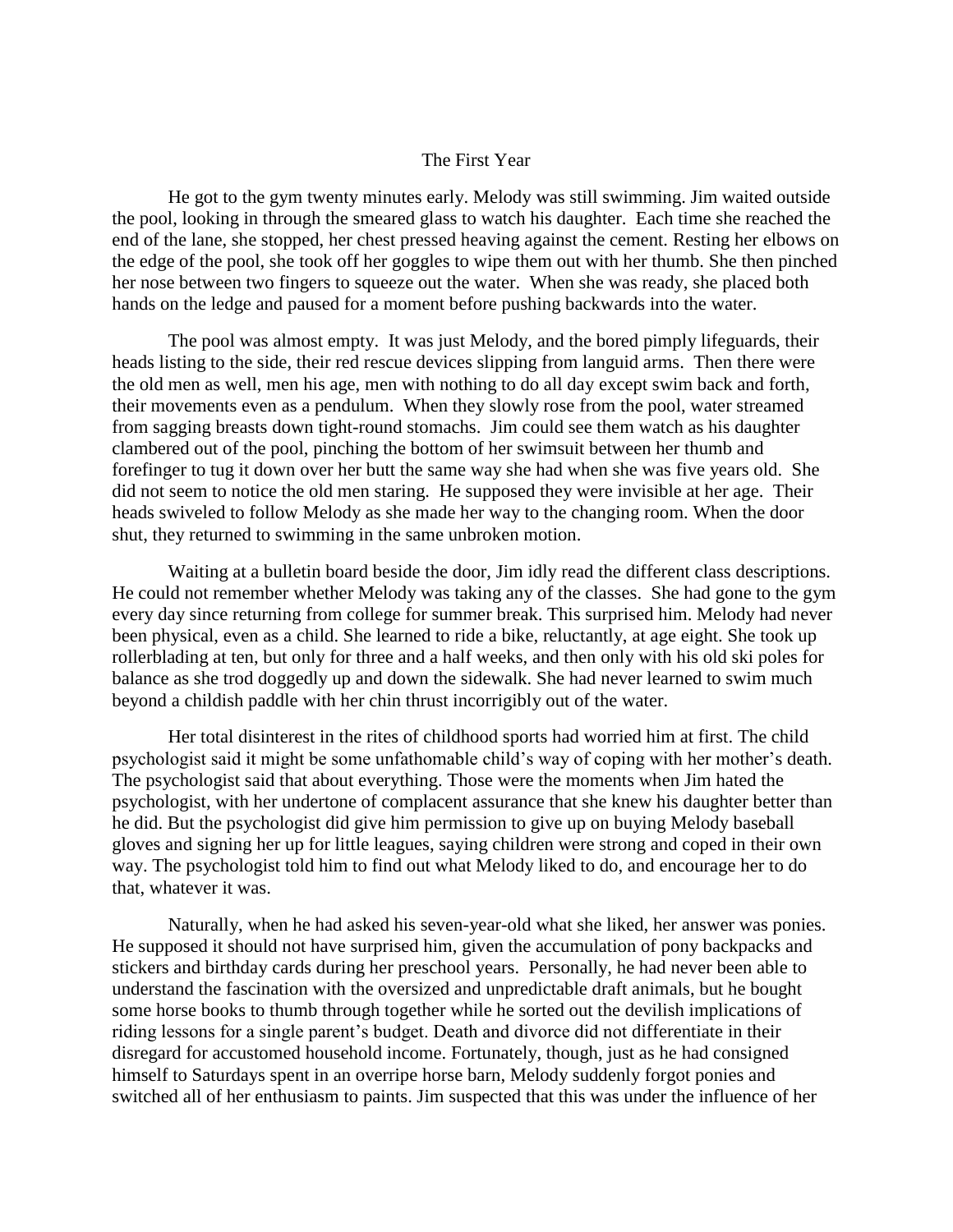newest best friend, whose name was Ryder, but who appeared blissfully free from any intention of living up to it. With that peculiar knack that he always marveled at in mothers of turning mundane childhood activities into social events, Ryder's mom baked cupcakes and spread out newspapers on their kitchen floor and organized painting parties that were the talk of their first grade classroom.

Jim did not attempt to compete with the party organization. He had been forced to learn, fairly early, that he did not possess all talents of parenting equally. If his wife was alive, perhaps she could have balanced out his deficiencies—although he could only guess how she would have been as the mother of an elementary school child, an entirely different creature from a baby or toddler. Maybe she would have been no better than he was—an alternately comforting and discomfiting thought. But she was not there, and Jim did what he could. He bought Melody crayons and markers and bright tubes of acrylics. And then, when she was older, watercolors and colored pencils and oil pastels from nearby art stores, purchased after long consultations with the pony-tailed and paint-splattered employees about the best canvases, the science of acrylics versus oil, the return policy. Melody loved color. She would lay sprawled on the dining room floor, in a sunny splash below the window, drawing for hours. All her pictures were bright swirls of color and smooth, blended lines that faded in and out of each other. They were not what he would have expected—no houses or flowers or dogs and, thank god, no horses, no recognizable forms at all. But he was strangely proud of her when he saw them. Melody herself was quiet, generally, but her pictures were loud.

When she had returned home from college three weeks ago, Jim offered to sign her up for summer art classes at the community college. They had a few introductory painting classes, some sculpture or collage-making if she wanted to try something different. He gave the pamphlets to Melody. She nodded absently, but asked for a gym membership instead. She said that she wanted to do something different. He found himself oddly disappointed, but agreed.

Melody walked to the gym alone in the mornings, when she said it was less crowded. She said that she liked the walk, but he insisted on picking her up a few times a week and going out to lunch together. He was not used to having to craft their time together, planning outings as if his child was a moody visiting dignitary. When she really lived at home, everything just was together. He knew that college meant Melody would be there less, but he never realized it would change what being there meant.

The difference first struck him when he visited her at college in the fall for parents' weekend. The two and a half day program was a blur of reassuring administrative meetings and orchestrated mingling with other parents between extracurricular shows and entertainment, but, out of it all, he remembered most clearly sitting across from her in a campus diner on the Sunday morning before he left. Melody wore her college sweatshirt and athletic pants, her hair in a clumpy pony-tail.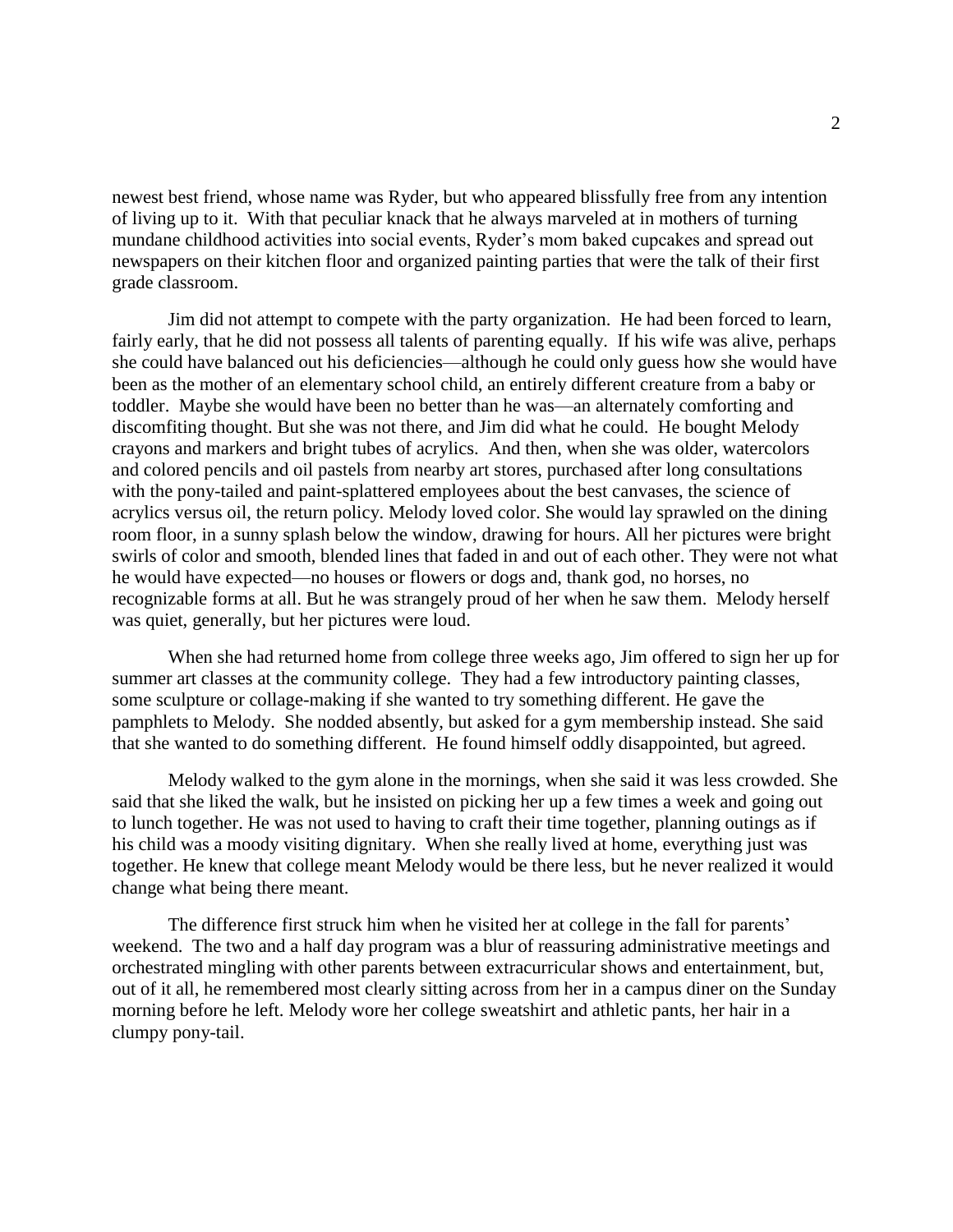"Sorry I've been kind of out of it this weekend," she said, clutching a cup of black coffee between both hands. Her hair was stringy and unwashed. "It's midterms. I just have so much work"

"I understand. It was good to see you anyhow, I just hope it wasn't too stressful for you," he said. "It's strange that they schedule parents' weekend right during such a busy time."

"Maybe next year, wait until I get my schedule for the semester and then you can come up on a different weekend, when I have less work. If you don't mind missing the parents' weekend hoopla." She made an affected gesture of brushing the idea away, which he could not help but wonder where she had learned. A roommate, a professor, a boy.

"Just let me know and I'll come up whenever," he told her. "I'm here to see you, not the other parents. Although they're pretty entertaining. Do you think I could pull off a ponytail like Joanna's dad?"

She smile and snorted, sliding down in her seat. He chucked a sugar packet at her and laughed.

It made sense to him to come up on a different weekend the next year, but it hurt him all the same, to think that his presence could suddenly become a distraction, an additional stress in her life. Even when she was in high school, worrying over chemistry homework that he did not understand a word of, he felt that he could help—coming in to talk to her, going over flashcards, bringing her a snack as she hunched over her papers. In college, he was just a guest, flitting in and out to be entertained for the weekend.

Now, in his own home, he felt the same way, waiting to pick her up for a lunch that was only an outing rather than an extension of their shared lives.

Melody emerged from the dressing room almost exactly at noon, when they were supposed to meet, her wet flip-flops squeaking across the linoleum floor. As she walked, she scrunched her hair in her right hand, squeezing out the water. He fell into step with her as they walked to the car. Melody looked like her mother—auburn hair, blotchy freckles, same upturned nose—but she had his loping, long-legged walk. He reached a hand out and ruffled her hair, and she laughed and swatted it away. It was an old joke that they had, because it was such a traditional sitcom "Dad" thing, but not much like either of them at all.

"How was your swim?" he said.

"Good. Getting better, I think."

"I saw you. You looked good. You've got a strong kick."

"I just get tired too quickly still."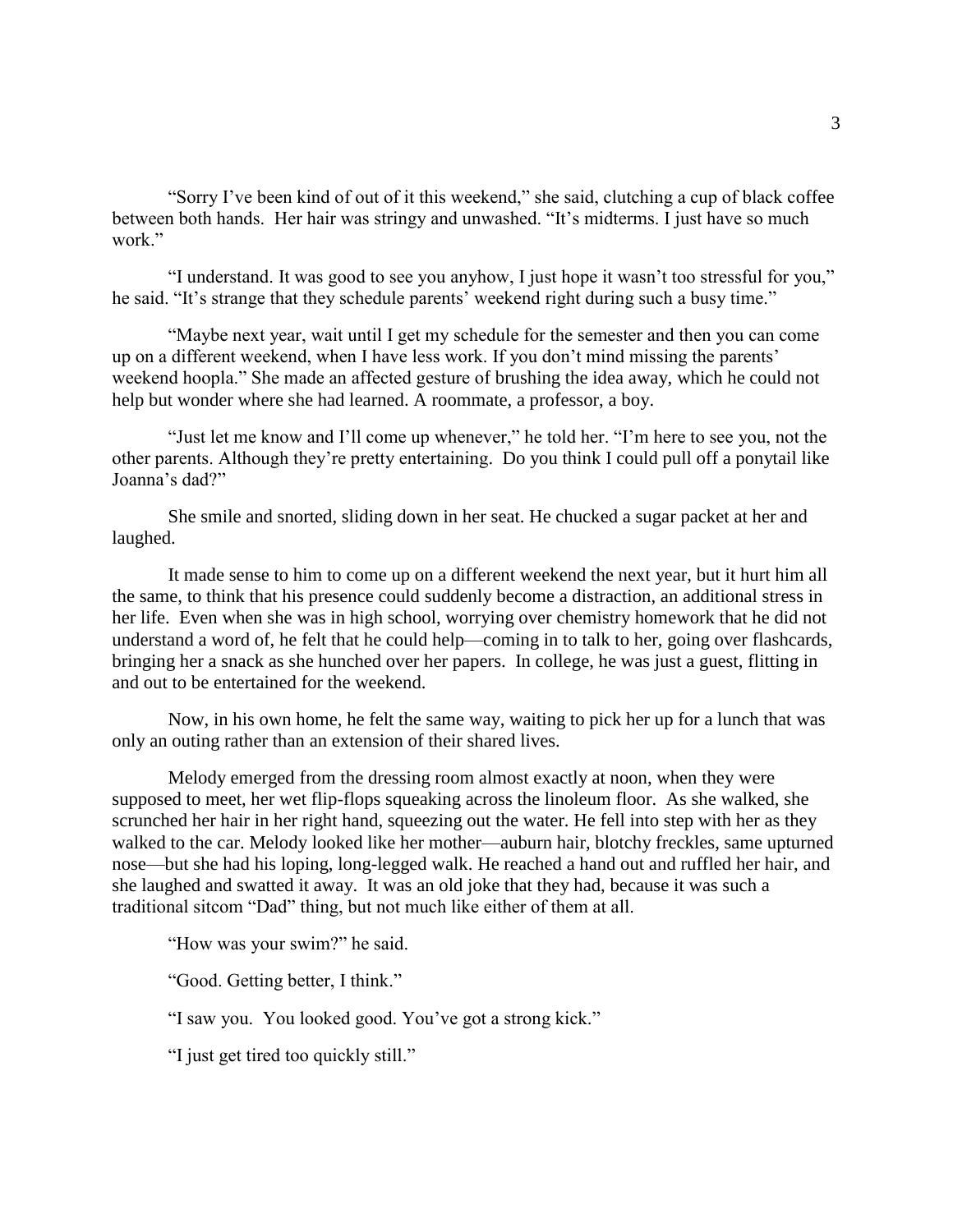"That will come," he said, and she shrugged dismissively. Somehow it seemed almost harder now to find the right thing to say to her, even more than when she was a teenager. When she was away at school, they talked once a week or so. He mostly let her call him—he felt strangely nervous sometimes about calling, unsure whether he would seem supportive or intrusive. They were both still figuring out how to talk about college. There were so many things that she thought he didn't understand, but he did---her voice drifting off as she mentioned a few friends coming over, the growing boom of music in the background, as if he had never heard of a party. Then there were the things that she thought he would understand but he didn't---the books she read or majors she considered, his perpetual trouble remembering her class schedule. He only understood the rising irritation in her voice, the blush of embarrassment and defensiveness in his. They had a comparatively sharp conversation about her poetry class for a good ten minutes before she realized that, while she was talking about T.S. Eliot, he was talking about C.S. Lewis.

"They're both Brits with initials for first names," he told her.

"Look, I really need to go study," she had sighed.

As he drove, Melody leaned against the passenger door and hummed softly to the radio. Her hair was still dripping and frizzing from the pool, and her back left a wet mark on the seat. A faint cloud of chlorine misted through the air between them. She had been home from college for three weeks now, but he still found himself slipping glances at her as she rode in the seat beside him. It was not that it was strange to see her there—he had expected that it would be, expected that he would find himself surprised by her reappearance in the old places. But it was in fact quite the opposite, and this was what threw him off balance. He kept forgetting that she had been gone. It seemed so natural to have her riding in the car beside him, running errands, flopped on the downstairs sofa. He kept looking at her to remind himself, studying her for changes to mark the year passed.

There were changes every year, of course. The subtle alteration of a child's face a year older, the baby roundness shaping more and more determinedly into adult features. Limbs growing more and more connected, no longer tacked-on, flailing attachments. This summer too, there was a new curve of muscle in her legs, and flex of sinew as she moved her arms.

"Where are we going for lunch?" She turned to him, thrusting her right arm out the window and opening her hand in the wind.

"I was thinking Kletzinger's. Sound ok to you?"

"That sounds right," she laughed. "You don't change much, huh?"

"We all change," Jim said and looked away from her, surprising himself at the click in his voice. He blamed himself for his failure to converse with her the way he wanted, but sometimes grew angry with her, not the annoyed anger, hot and brief, that flashed through him and then vanished when she was difficult as a child, but a new anger, a slumbering resentment felt before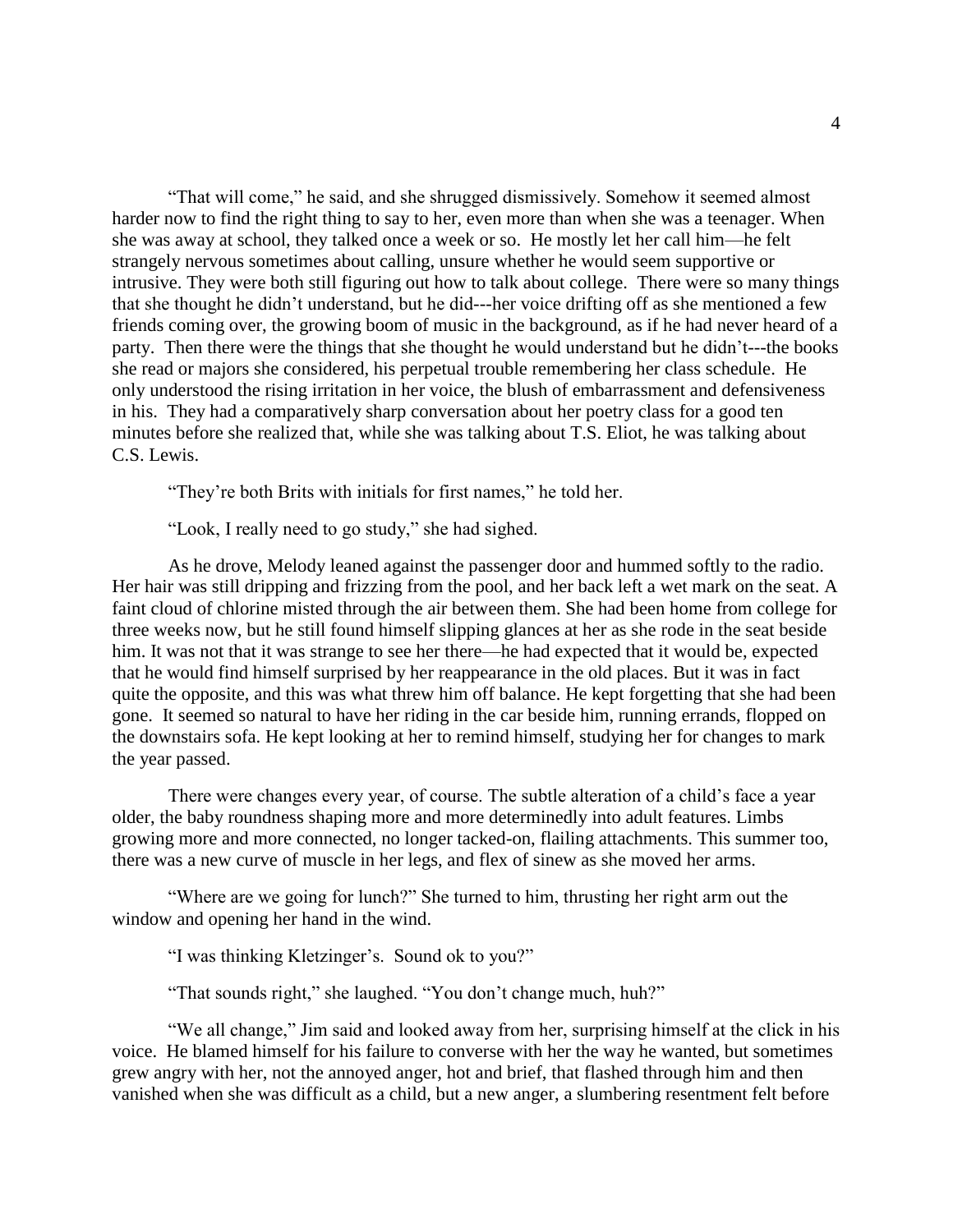only for his wife or his parents at times. It was an anger of adulthood. He immersed himself in her world, as much as he could, only to talk, to care, but she was not even conscious of his world. What connection could come from that?

Kletzinger's was not directly on the way home from the gym, but he considered it their place, if he was going be nostalgic. It was a deli with overpriced sandwiches and potato knishes and two big vats of signature pickles—original and garlic flavor—by the register. Autographed pictures of celebrities who had passed through over the years spotted the walls. There was also a life-sized cut-out of Dolly Parton, who had visited the deli in 1992, according to the sign. Beside the height chart in Melody's bathroom, he pinned pictures of her over the years beside the Dolly Parton for scale.

They ordered their usual—two pastrami, two original pickles, two lemonades, and a walnut brownie to split for dessert. Their conversation was not too different from usual, either. Although Jim sometimes felt a new anger, he still felt an old compunction and a desire to please that was uniquely for his daughter. He teased her about the time that she had accidentally gotten a garlic pickle instead of an original. She reminded him about the time he tried a meatball sandwich and a meatball plopped out and rolled down his pants and across the sidewalk when he tried to take a bite. They talked about her old babysitter, who he had seen at the grocery a few weeks ago and confirmed still had a mustache. They talked about the new neighbors and their lawn-care standards.

She steered the conversation away from college. He had borrowed a book from the library a few weeks ago called, "Understanding Your College-Age Child," and it said it was normal for college students to seem either overly enthusiastic and gregarious or entirely shy and secretive about college life after their first year. He found that particular observation largely unsatisfying and contradictory, but was still comforted to read that nearly any behavior was normal. So he did not push Melody to talk about school. He wanted to let her take a break, if that was what she needed.

"There's a kickboxing class that starts tomorrow. I think I might try it."

"That sounds fun."

"Yeah, we'll see."

"You've been really working out. Are you thinking of picking up a sport or something next year at school?" He ventured. He thought that it did not seem like too much to ask, not too intrusive.

"Not really." She wrinkled her nose, but did not look at him. She was sitting crosslegged and staring intently at her right foot lying on top of her lap. He saw a small maroon scab peeking out from her sandal strap. She silently jammed a fingernail beneath its edge and pried it off, then played with the sunflower-seed-shaped clot in her palm. "I just really want to get strong."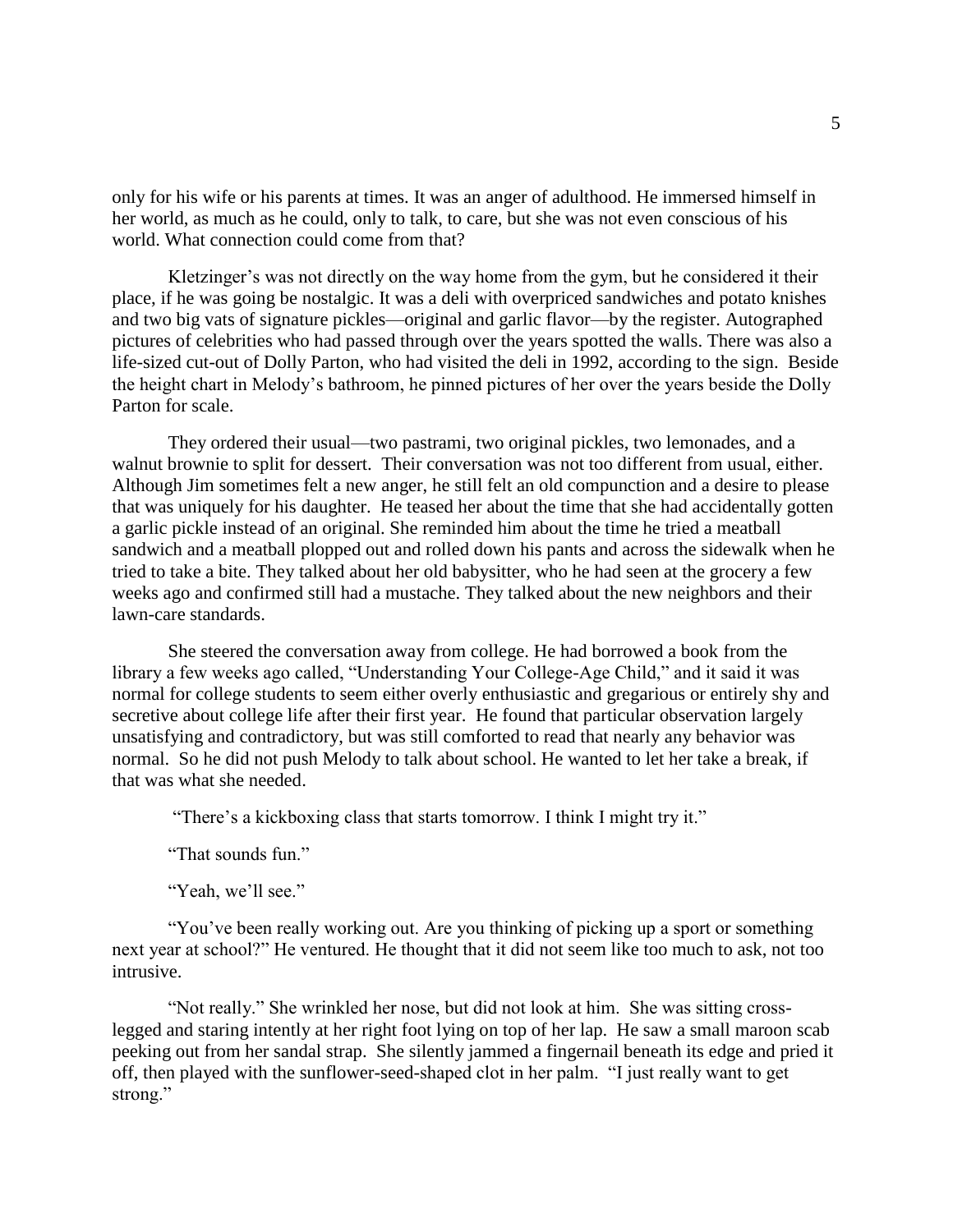"Sounds like a good goal," he said, nodding with what he hoped was a neutral facial expression. He tried to toe the proper parental line between too enthusiastic and too indifferent.

He was not sure if it was healthy for her to hang around all day just going to the gym and home. It seemed a lot of time spent puttering doing this and that with nothing to stimulate the mind, but maybe he was confusing her with himself. He had retired two years ago. He had not planned on retiring then, but the company was downsizing and they offered him a decent buyout. There was no reason to fight it. He had money saved and his daughter was almost grown. But sometimes on weekday mornings, he still found himself drawn to the front window, watching his neighbors cars zip away to work, just on the edge of wishing that he had somewhere to hurry to. But he supposed that it was different at Melody's age, when life was still full of too much hurrying. She deserved a break. A good, quiet kid, straight A's in high school, now a full-ride at a private university, spending money saved up from years of babysitting and summer jobs. She did not need to take classes or work this summer if she didn't want.

He simply found it strange to see Melody doing something that, for all its physicality, had so little tangibility to it, for Melody was always a girl of stuff, an observer, a collector of things. Her rock collection littered the garden and dulled the mower blades. Her pressed flowers, forgotten, fell from the dictionary pages to crumble into the shag carpet. Jim had always wondered at the urge to collect, he who never saved a postcard, who bagged his wife's clothes for Goodwill a few weeks after she died, not because he did not love, but because he could never see the love in things. He found himself wishing that he could. He saw in Melody that an ability to do this was a comfort he could not give. Melody had always found her own comfort. At four, in a brief-lived run of dance classes, she unabashedly marched forward when told to march back, turned in sharp little robot squares oblivious to the other children swirling in circles. At seven, she announced to him in the pediatrician's waiting room that she was old enough to talk to the doctor herself. By eighteen, she told him what college she would attend with a reasonable comparison of the programs and finances. He could think of no reason to worry because she wanted this summer to rest.

It was different for her than it had been for him. He had been the first one in his family to graduate high school, let alone college. He worked his way through state school on a morning job at a donut shop and evening job at a bar, then picked up factory shifts when he could, going to school at night, tramping slowly into management. It was different for her. But that was right. That was what people worked for, so that it would be different for their children. He just had to remind himself how different it was sometimes.

"It looks like Mary's home," he said on the way home as they drove past her high school friend's houss. For the first time in months, the old green jeep with fuzzy dice in the window sat in the driveway, the car he had seen lurch away with his daughter inside while he muttered an involuntary prayer under his breath so many times. "Have you seen her yet?"

"I haven't really seen any of them."

"Are they back around for the summer?"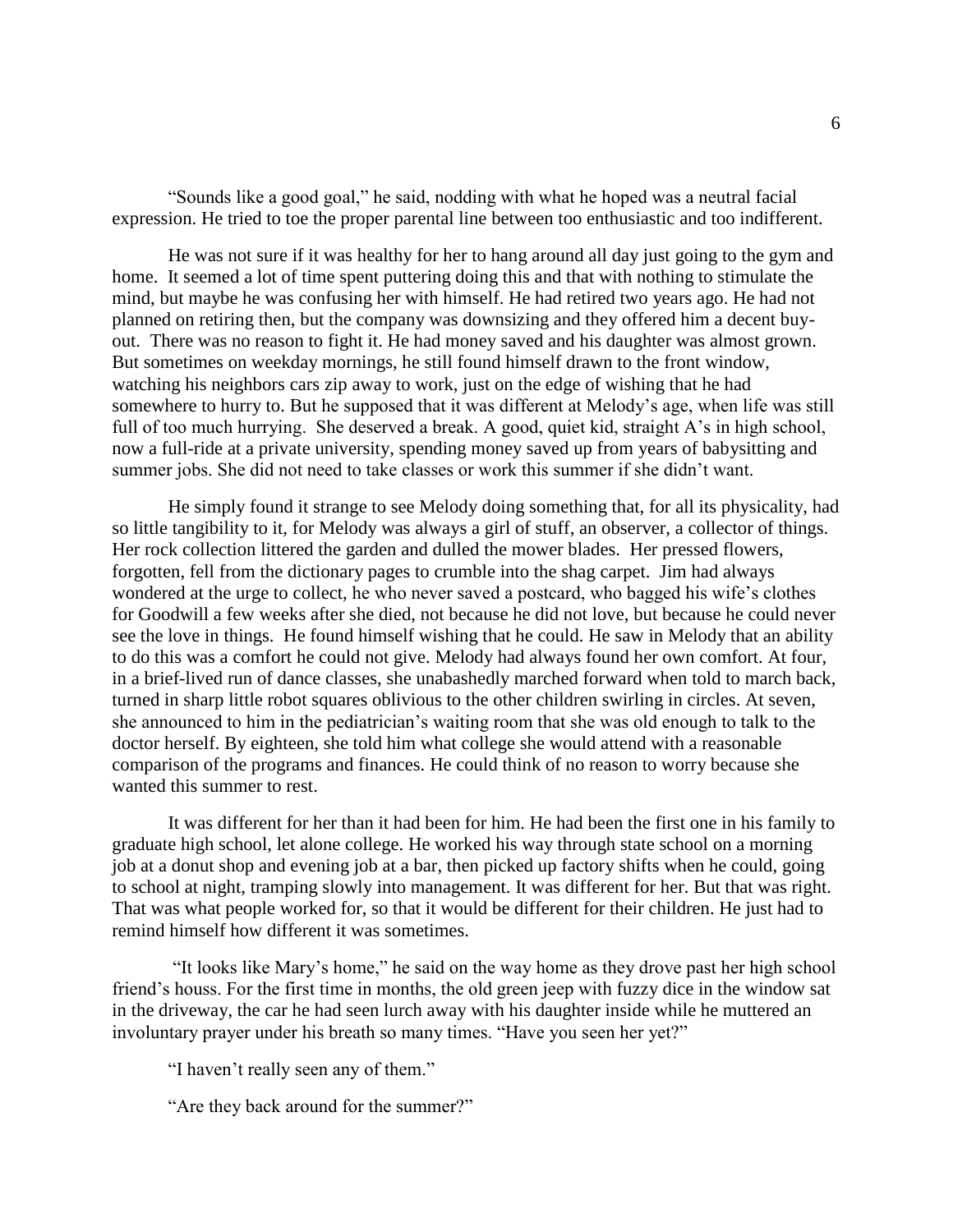"I just don't really want to." She popped her shoulders up in an exaggerated shrug, but he saw her feet pressing down against the car floor. "I feel like I've outgrown them or something, you know? I just don't know what I'd say to them anymore. It's just different now."

"College is a change," he said slowly. "It might be fun to see them though. Catch up."

"I'll see them sometime."

Coming inside the house, they stumbled over a pile of her shoes at the door—running shoes, flip-flops, flats, sandals, casual sneakers. He pushed them to the side to clear a path. The shoes, the sweaters strewn over sofa backs, the socks tossed in the middle of floor, the halfempty cups planted on side tables didn't bother him. He loved it. From the moment Melody came home, her presence seemed to transform the character of the whole house. Even when she went out for the afternoon, the house hummed with the energy of her coming return.

"I'm going to read on the porch. Want to join? Some lemonade?" He turned to Melody, but she was still in the hallway, fumbling through her shoes for a pair of sneakers.

"I think maybe I will go to Mary," she said. "Might as well if she's around."

"Oh. Have fun then." He was accustomed to these sudden changes of mind by now. He shrugged and watched her moods float past, watched her float past him to the girl who insisted her hair was naturally black even though it glowed purplish in the sunlight, who at nineteen apparently possessed some easy key to relating to his daughter that he could not acquire through careful study.

When Melody skidded off on her bike, he went out to the back deck. He spent most afternoons there with a glass of iced tea and a book. He always read travel books. He had never had the time or money to travel himself, but he enjoyed planning the trips in his mind. His friends always talked to him before they planned their vacations. They teased him that he could write his own travel guides, if he only went somewhere. In the past year especially, once Melody left for school, they told him that now was his time to do something for himself, to go on one of the many trips that he had planned.

Of course, he knew that they were right. Now he was free to do all the things that he never could as a single father with a young daughter. This summer, even more than last fall when Melody first left, seemed like a turning point in his own life. He could no longer ignore the fact that he was an empty nester after the first full year that his daughter had been gone. During the first year, he still felt like he needed to be around, although for what he wasn't sure. "I can jump in the car anytime that you need me," he would tell her on the phone. Four hours. Three and a half even. "Yeah, it's ok," she would sigh. Aside from the parents' weekend, he never had to make the trip, except to take her to and from break. Now that the first year was over, he couldn't pretend anymore that he needed to be around.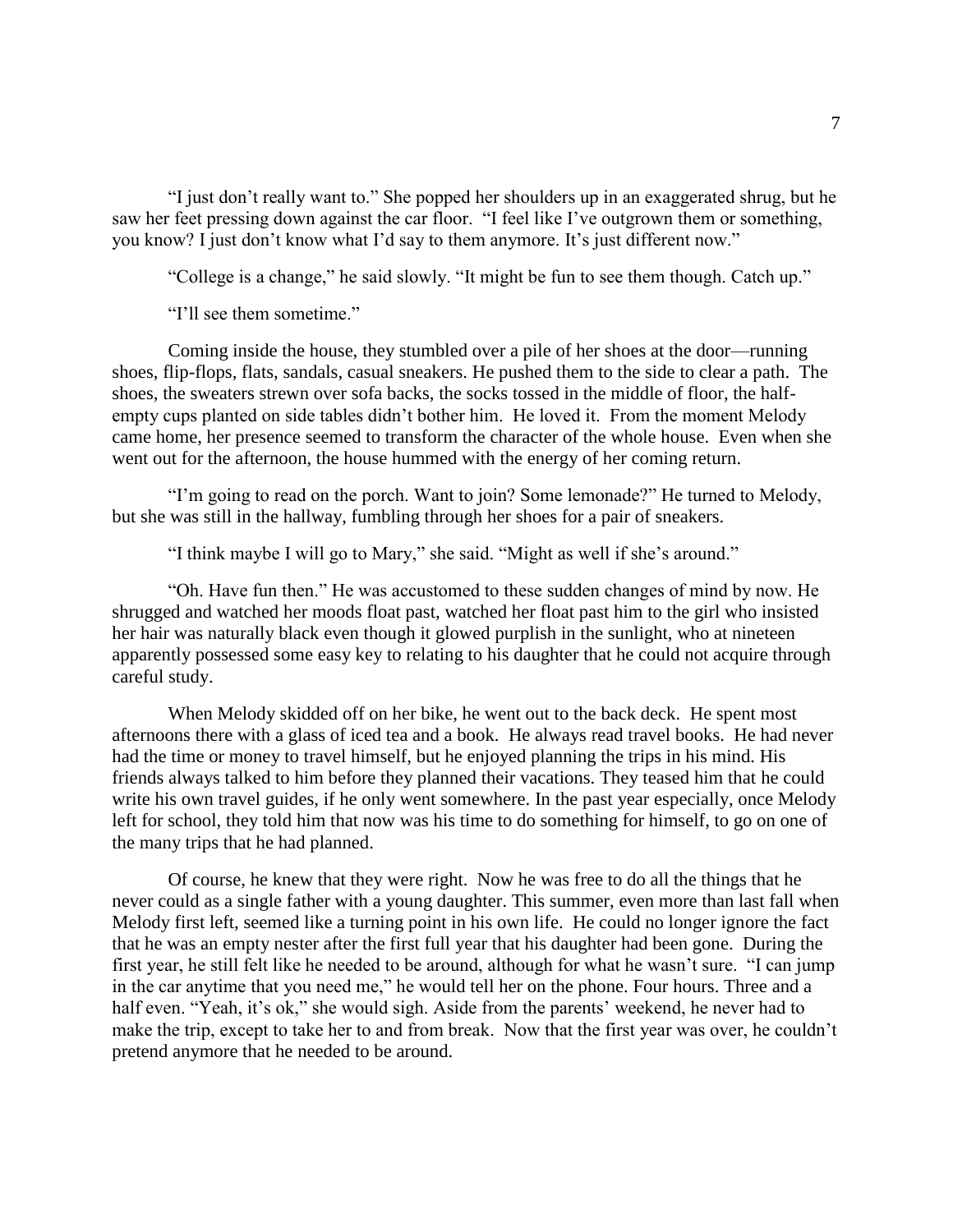But knowing that he could not ignore it was not the same as knowing what to do with it. He was trying. He bought a book called "Parenting Yourself" on rediscovering life after your children leave home. He went to a couple of social groups for empty-nesters, but they were mostly couples either trying to relight the flame or not light each other on fire. He thought about trying to meet people through hobbies of some sort, but he never really had any hobbies and felt like now was a little late to start. He had learned not to put much hope in dating.

He had stopped at a travel agency a few weeks ago to pick up some brochures, dashing out before the travel agents could engage him. At home, he laid out the brochures on the dining room table. He spent a few afternoons thumbing through them, but it was hard to envision himself really in those places.

The canned pictures in the brochures did not make him imagine Venice or Barcelona. They just reminded him of all the college brochures that he and Melody had sorted through at the same table just a little over a year ago. For months, all the mail was hers. Glossy brochures showing students circled with their books on sun-dappled greens, floating through the air toward a basketball net in their school colors, huddled with smiles over coffees. He had to be careful opening the mailbox to keep the brochures from spilling out. They had made the dining room into a kind of control room, as if they were in a war. Melody the general, him for the first time just an assistant to high command, stopping to bring a snack, or to listen, careful not to say too much. Loose lips sink ships.

He would find her sitting there for hours, her fingers tracing over each glossy picture, lips moving as she read each college's letter calling her to come. At her age, the future still spoke loudly, commandingly. It invited, coaxed, cajoled, sometimes terrified into its arms. He remembered how it was. Now, at his age, the future seemed just a silence, afraid to speak. Or maybe he was just too afraid to hear. He was not unaware of his own inadequacies.

Still, it had been strange to see Melody alone at the table, so totally contained, adult, inside herself. He assumed somehow that she would be a part of him forever—it was not just presumptuous, the shock of her sheer childhood openness led to it. Aside from himself, he had never seen anyone else fall down so much, pick themselves up, go through every pain of growing with such unembarrassed honesty. It was hard to believe that she could become someone so entirely separate, foreign even, after all that. It could only be because of the forgetfulness of childhood. She did not remember all those small moments the way that he did.

The college decision was the beginning of a separation that he knew was natural, that he was proud of, but that unnerved him all the same, even this summer after a year away at school. For a moment, he found himself wondering if it would be different if her mother was here. Maybe she needed someone to connect to about the uniquely female challenges of college. But he caught himself before he could go too far with those thoughts. After his wife died—her strong frame crumpling suddenly from its fluttering butterfly of a heart—he had those thoughts all the time. They came on suddenly, randomly, as he sat in the car at stoplights or spread peanut butter on Melody's sandwiches for lunch. They paralyzed him. He learned slowly to fixate on other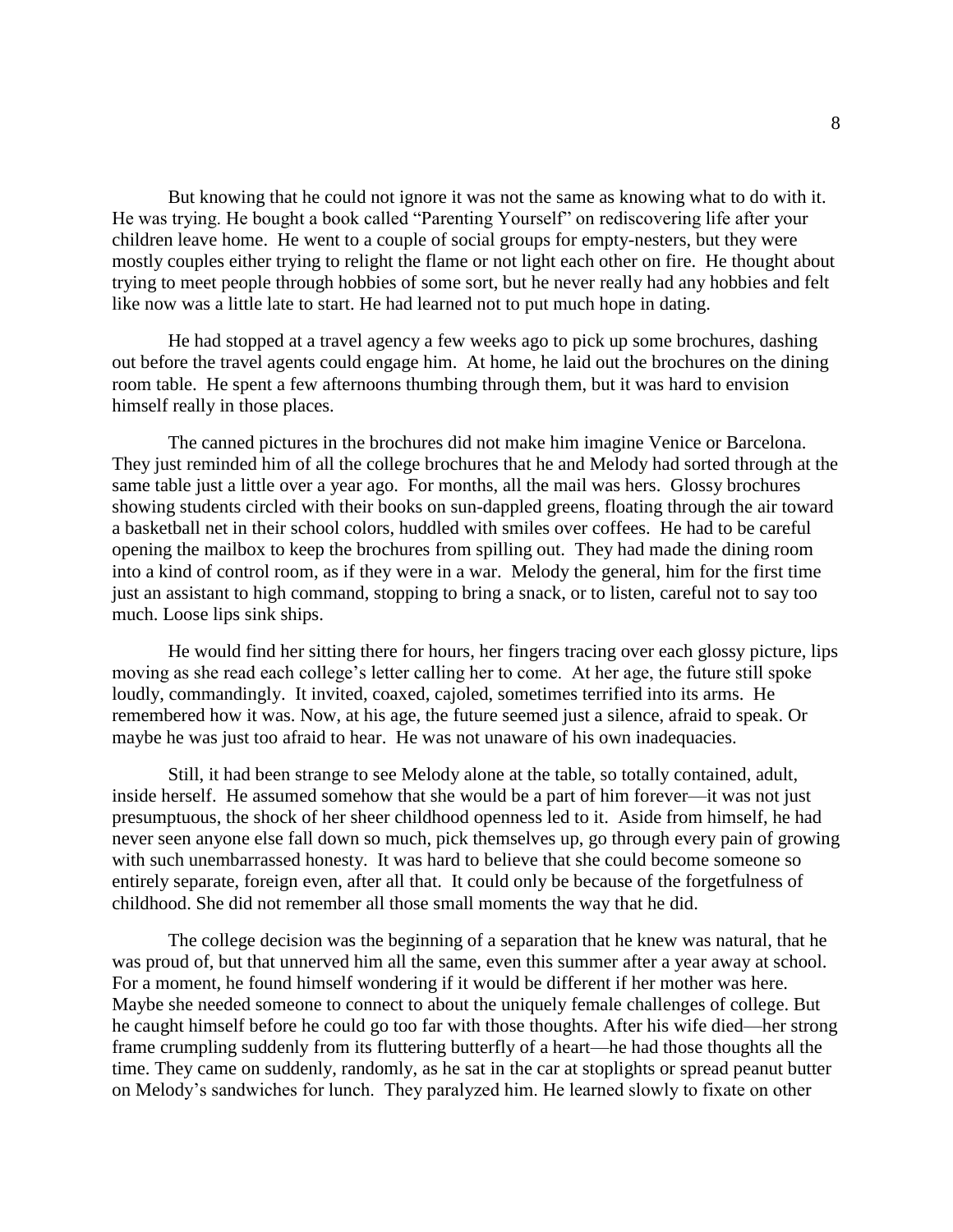things when he felt the thoughts coming on. The more immediate, physical things the better, he found.

Laying his book on the table beside him, he looked out into the backyard at the oak-leaf hydrangea clustered around the air conditioner. They needed to be cut back before the branches covered the air conditioner completely. He would cut them back tomorrow. He would get the shears from the garage. He would buy lawn waste bags from the store. He would do it in the morning. He held a deep breath and then blew it out.

The whir of the air conditioner died away beside him. He could hear mosquitoes beginning to buzz around his ear. There was a sudden chill of evening in the air. He stood up, and went around the house to get the mail. The neighbors were out in their driveway, loading their flock of small children in the car, and they all waved at him with closed-mouth smiles as they went on their way.

The mail was mostly credit card offers and a few coupon catalogues. He was about to throw the whole stack away when he noticed a letter from Melody's college, addressed to the Parents of Melody Young. He studied the envelope for a moment. Her grades had already come last week, posted a few days on the fridge before she complained and pulled them down. He was sure that her fall tuition bill would not come for a few weeks, although he could be wrong. He had always thought that it would be easier to keep track of things once he retired, but, the less he had to do, the more absent-minded he found himself. He pulled the letter from the stack and padded inside to the kitchen table, opening it after he put his glass in the sink.

It was a formal letter on university letterhead, with two perfect block paragraphs of texts on a cream paper, folded in thirds. "It has come to our attention," it began, "that there has been a great deal of concern over a series of sexual assaults occurring in campus dormitories in the past year." Apparently an article had run in the school newspaper and then gone viral online, where the university seemed to assume that he had seen it. The letter did not give much more information about the assaults themselves. Just that the college was rigorously following official procedures and pursuing appropriate disciplinary action. It was signed by the university president, or his signature stamp. It did not give a contact number to call for concerns.

He held the letter in his hands for a moment, shifting it from right to left hand as if trying to determine its weight in their lives. It could mean his daughter or her roommate or a friend or total strangers to them both. He had no idea. For a moment, he considered trying to find the article it referenced online, do some sort of frantic detective work before Melody came home, but it seemed a waste—what could he find when his daughter had not even told him. Instead, he left the letter on the kitchen table and walked back out onto the deck.

The front door screeched when Melody came in, and then it was silent. He vaguely heard her footsteps in the kitchen, the smack of the fridge door, the clink of a glass on the table. He ran his index finger down a page about insider tips for renting cars abroad, pretending not to hear the screen door open. She slipped into the chair beside him, folding her legs up onto the chair with her and hugging them in with a hand wrapped around each ankle.